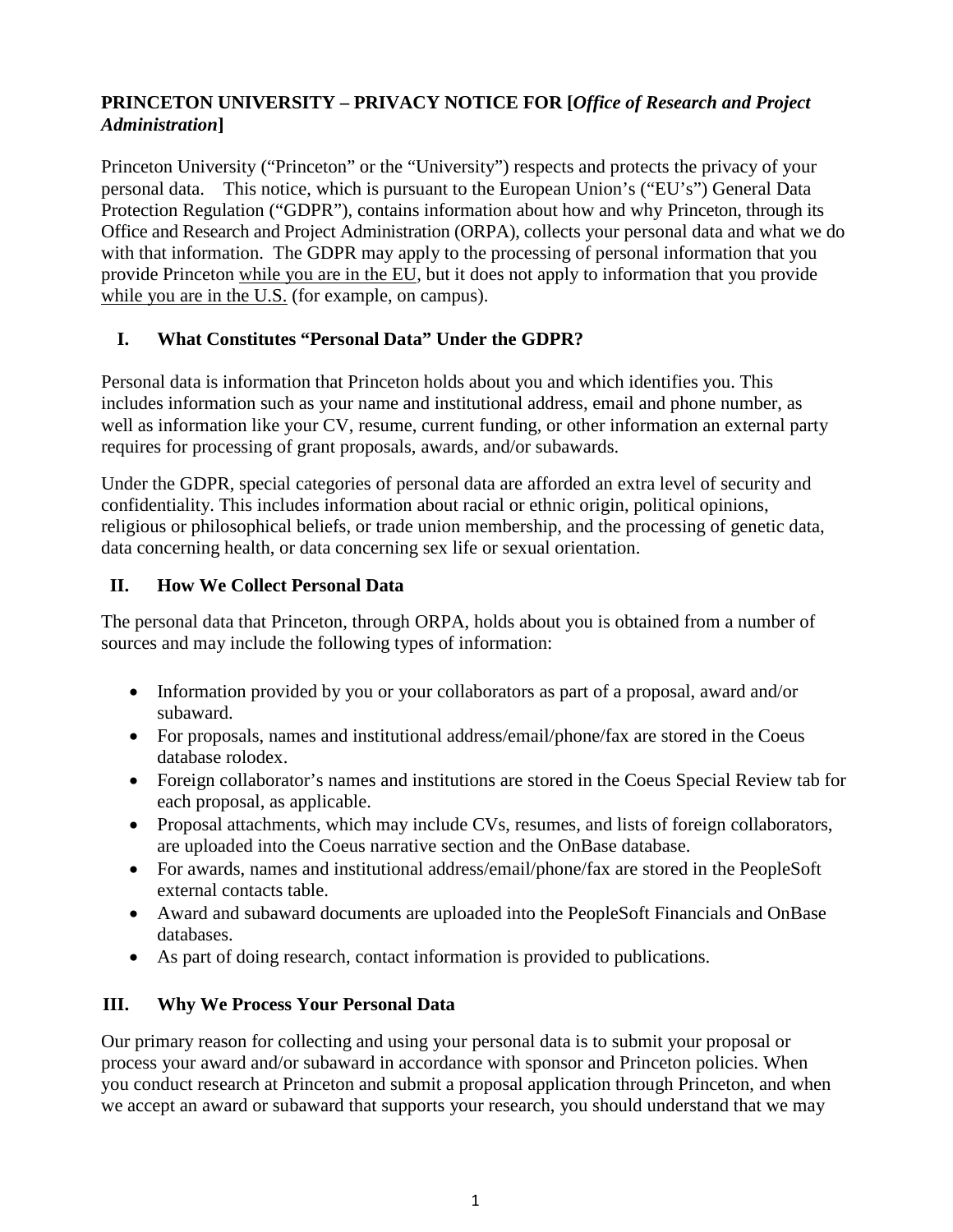need to process your personal data for administrative purposes. The purposes of processing include, but are not limited to:

- As part of the proposal application, as required by the sponsor;
- In order to process and manage an award or subaward;
- In order to submit subaward payments;
- In order to comply with U.S. government export control regulations, including preparation and submission of export license applications, conduct export control certifications as required by U.S. Immigration and Customs Enforcement for certain categories of visa applicants, review international shipments, review international travel, or to screen foreign collaborators.
- In order to conduct and publish research.
- In order to display information in aggregate in a research dashboard.

## **IV. Sending Personal Data to Other Countries**

For these purposes, personal data may also be transferred to countries outside of the United States or the EU, to countries which may not have data protection laws that offer the same protections as your home country. Examples of circumstances when personal data may be transferred outside the U.S. include:

- Working with PIs, co-PIs, key people, collaborators and/or foreign institutions on proposals, awards, and/or subawards outside the US.
- The sponsor is outside of the US.
- The funding is awarded to Princeton but the research is conducted outside of the US.
- The subaward is to an institution outside of the US.
- The research is being published in a publication outside of the US.

The European Commission has produced a list of countries which, according to the Commission, have adequate data protection rules. The list can be found here: [http://ec.europa.eu/justice/data-protection/international-](http://ec.europa.eu/justice/data-protection/international-transfers/adequacy/index_en.htm) [transfers/adequacy/index\\_en.htm.](http://ec.europa.eu/justice/data-protection/international-transfers/adequacy/index_en.htm)

If the country that we are sending your information to is not on the list, or is not a country within the EEA (which means the EU, Liechtenstein, Norway and Iceland), then it might not have the same level of protection for personal data as the EU provides.

Upon request, we will provide you with additional information about the safeguards which Princeton has in place outside of this privacy notice. If you have any questions about the safeguards that are in place, please contact Princeton's Information Security Office at [infosec@princeton.edu.](mailto:infosec@princeton.edu)

## **V. How We Share Your Personal Data**

We may share your personal data with the following third parties or for the following purposes:

• **With our service providers**: We may share your personal data with third parties that help us provide services to you. For example, ORPA uses software to screen overseas collaborators in order to ensure compliance with export control regulations, and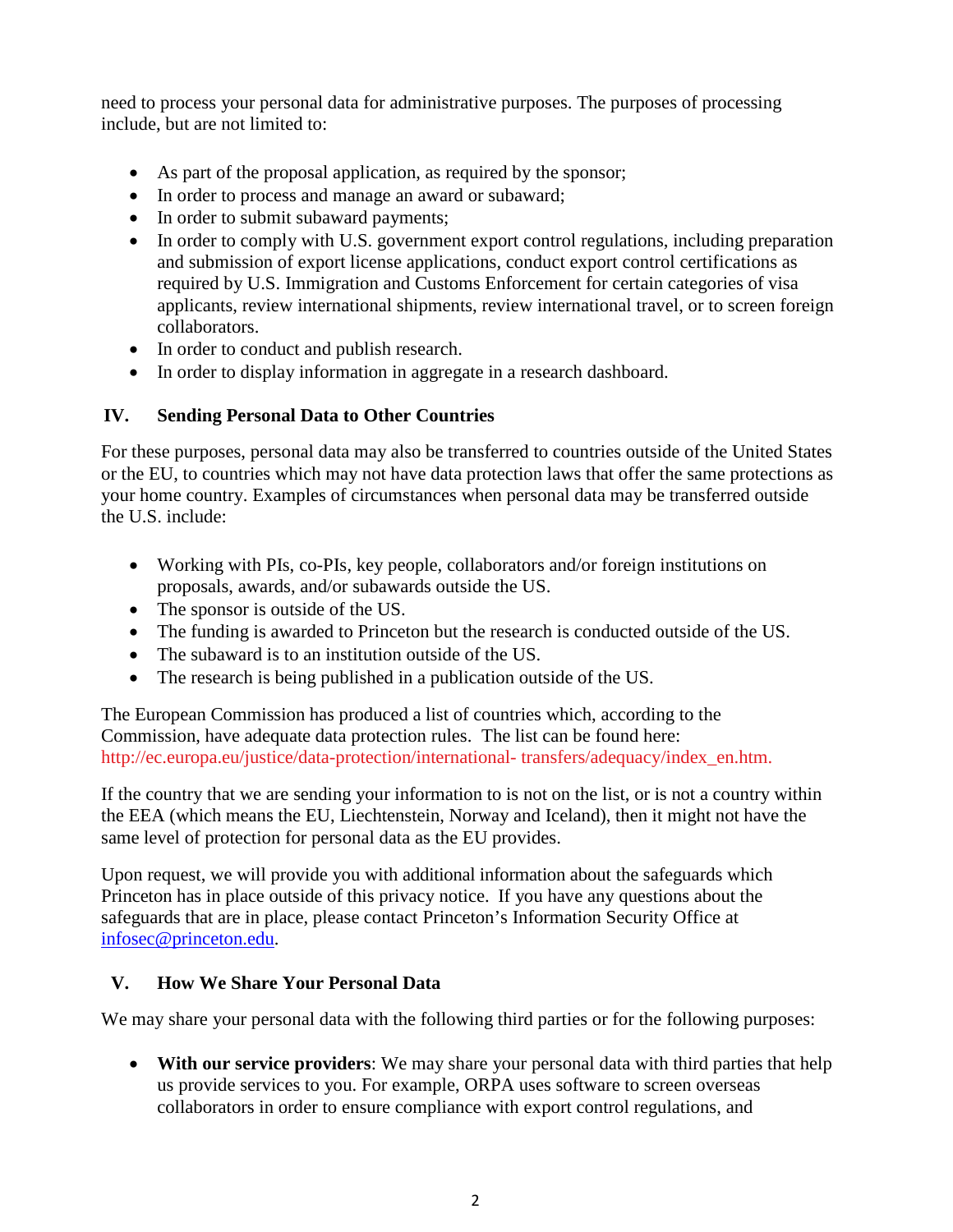eShipGlobal for processing of express shipments (FedEx, UPS, DHL).

- **To improve our services**: For example, we may occasionally use consultants, experts, or other advisors to assist Princeton in fulfilling its obligations and to help run the University properly.
- **With government entities**: In response to a valid government request or in accordance with a legal or regulatory obligation, we may share your personal data with a government agency or law enforcement. We may also be required to report certain personal data, for example, to the Department of Education, to comply with our obligations under U.S. law or to protect our rights or the rights of others, or to prevent fraud, waste, abuse, or other criminal activity.
- **With research sponsors:** As part of a proposal application, award and/or subaward agreement.
- **With publications:** As part of the research publication process.

# **VI. Our Legal Basis for Processing Your Personal Data Under GDPR**

This section contains information about the legal bases that ORPA is relying on, for purposes of the GDPR, when processing your personal data.

## Legitimate interests

Absent overriding, countervailing interests, Princeton may process your personal data for its legitimate interests. Specifically, Princeton has a legitimate interest in:

- Providing students with an education;
- Enabling you to conduct research;
- Safeguarding and promoting your welfare and the welfare of other employees and students;
- Promoting the objectives and interests of the university;
- Facilitating the efficient operation of the university;
- Ensuring that all relevant legal obligations of the university are complied with, such as US government export control regulations; and
- Ensuring compliance with sponsor requirements for proposals, awards and/or subawards.

In addition, your personal data may be processed for the legitimate interests of others.

If you object to Princeton using your personal data in a particular situation, please contact ORPA Director Elizabeth Adams at 609-258-3090 or [ehadams@princeton.edu.](mailto:ehadams@princeton.edu)

#### Contractual obligation

Princeton may process your personal data as necessary for the performance of a contract, for example a research award or subaward naming you as an investigator.

## Legal obligation

Princeton may process your personal data in order to comply with a legal obligation. For example, we may also have to disclose your information to third parties such as the courts, local authorities, government agencies, or law enforcement where legally obligated to do so.

## Vital interests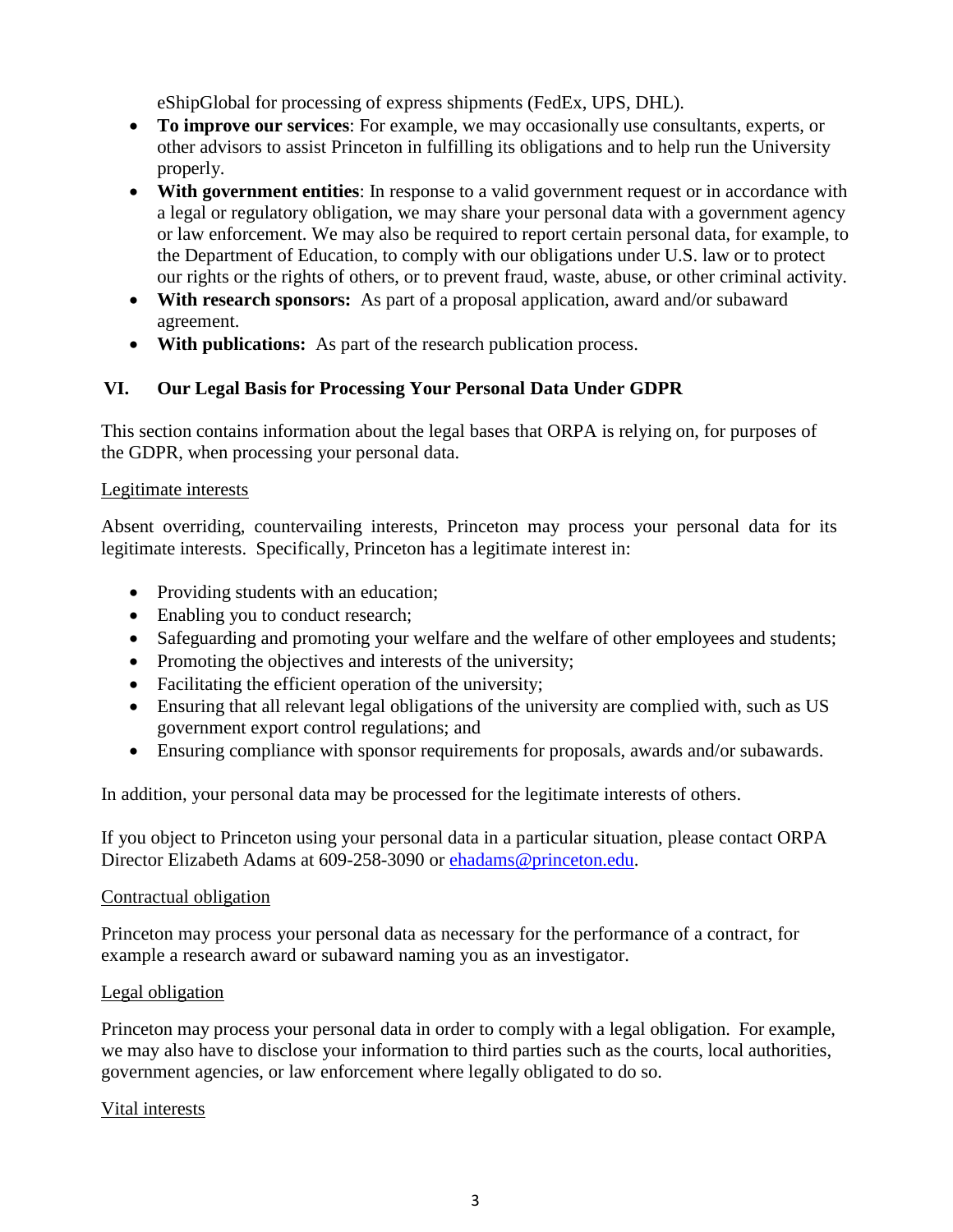Princeton may need to process your personal data to protect your vital interests, or someone else's, for example to prevent someone from being seriously harmed or injured.

#### Public interest

Princeton is acting in the public interest when providing students with an education, or conducting not-for-profit research, and we may process your personal data in connection with that public interest.

## **VII. Processing Special Categories of Personal Data**

Special categories of personal data are treated with extra sensitivity. These special categories include: personal data revealing racial or ethnic origin, political opinions, religious or philosophical beliefs, genetic information, health information, and information about sex life or orientation. Princeton may process special categories of personal data under the following legal bases:

#### Substantial public interest

The processing is necessary for reasons of substantial public interest.

## Scientific or historical research purposes

The processing is necessary for scientific or historical research purposes.

#### Vital interests

To protect the vital interests of any person where that person cannot give consent, for example, if they are seriously hurt and are unconscious.

## Legal claims

The processing is necessary for the establishment, exercise or defense of legal claims. This allows us to share information with our legal advisors and insurers.

#### Emergency circumstances and medical purposes

This includes medical treatment and the management of healthcare services.

## Consent

We may ask for your consent to use your personal data in certain ways. If we ask for your consent to use your personal data, you can revoke this consent at any time. Any use of your personal data before you withdraw your consent remains valid. Please contact ORPA Director Elizabeth Adams at 609-258-3090 or **chadams@princeton.edu** if you would like to revoke any consent given.

## **VIII. How Long We Retain Your Personal Data**

We keep your personal data for as long as we need to in order to comply with the sponsor's record retention policy, which may be longer than Princeton's record retention policy.

We may keep certain personal data indefinitely for historical, research, or statistical purposes.